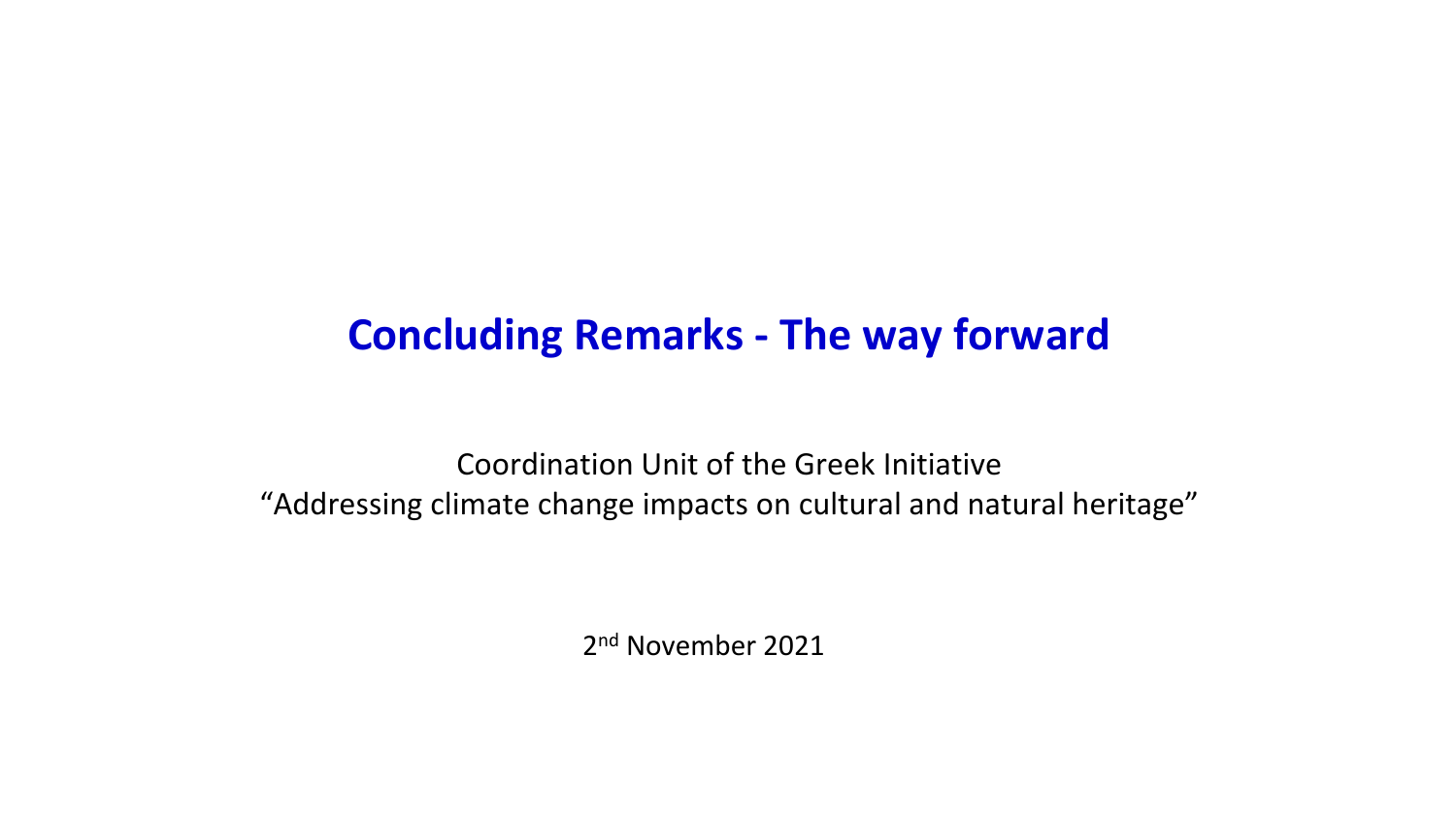#### **Importance and Added Value of the Initiative and the Hybrid Event**

- ⮚ Acknowledged the impacts of climate change on our world heritage and noted in particular concern for the aggravation and irreversibility of such impacts.
- ⮚ Underlined the need to raise the protection of world heritage, because of the impacts of climate change, higher on the international agenda and the deliberations for climate action.
- $\triangleright$  Highlighted the urgency for coordinated multi-scale preventive and precautionary, as well as resilient actions, at the international, national and local levels.
- ⮚ Noted in particular, the importance of mainstreaming cultural heritage in climate action, for instance through its pertinent integration in the National Adaptation Plans.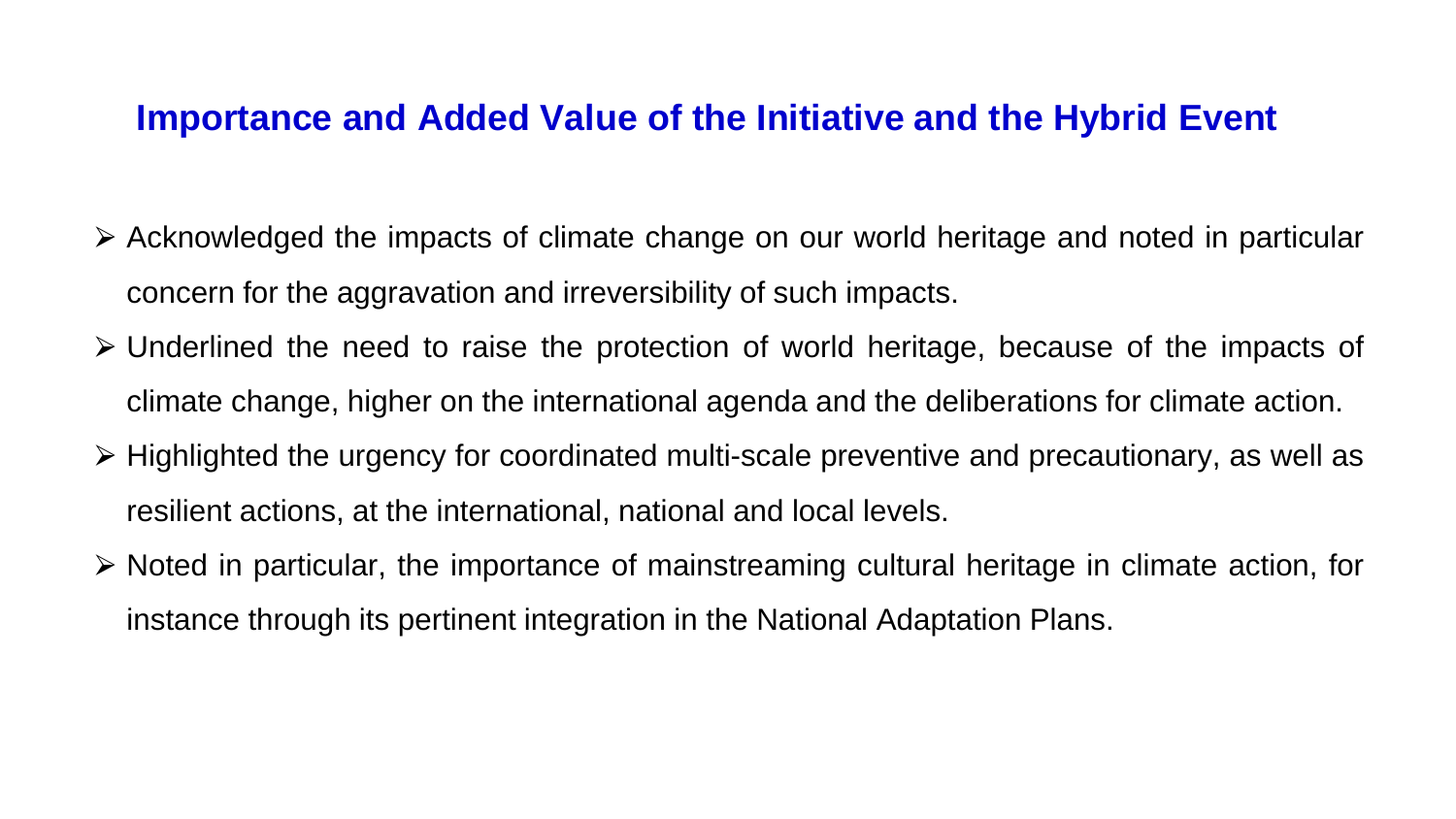- $\triangleright$  Appreciated the wealth of information provided by the States in their replies to the Coordination Unit (CU) questionnaire, and on the basis of the appraisal of the replies:
	- $\triangleright$  Stressed the importance to continuously assess the vulnerability of world heritage, also taking note of the climate predictions of the World Meteorological Organisation.
	- ⮚ Stressed the usefulness for capacity building, training and education in view of strengthening the ability of States to deal with the impacts of climate change on world heritage.
	- ⮚ Acknowledged the need to develop and share good practices.
	- $\triangleright$  Recognised the importance to develop with the use of enabling technologies a digital identity of the world heritage monuments and commended the action of the CU in this respect.
	- $\triangleright$  Agreed on actions leading to the expansion of the network of States involved in the initiative, e.g. the presentation of the initiative through the Flexible Mechanism and the Coordination Unit in international events, for instance, and among others, the UNFCCC Climate Weeks and the UNESCO Conferences and meetings, as well as other international fora.
	- ⮚ Noted the importance of nominating focal points in the States involved, in view of facilitating the progress of the initiative.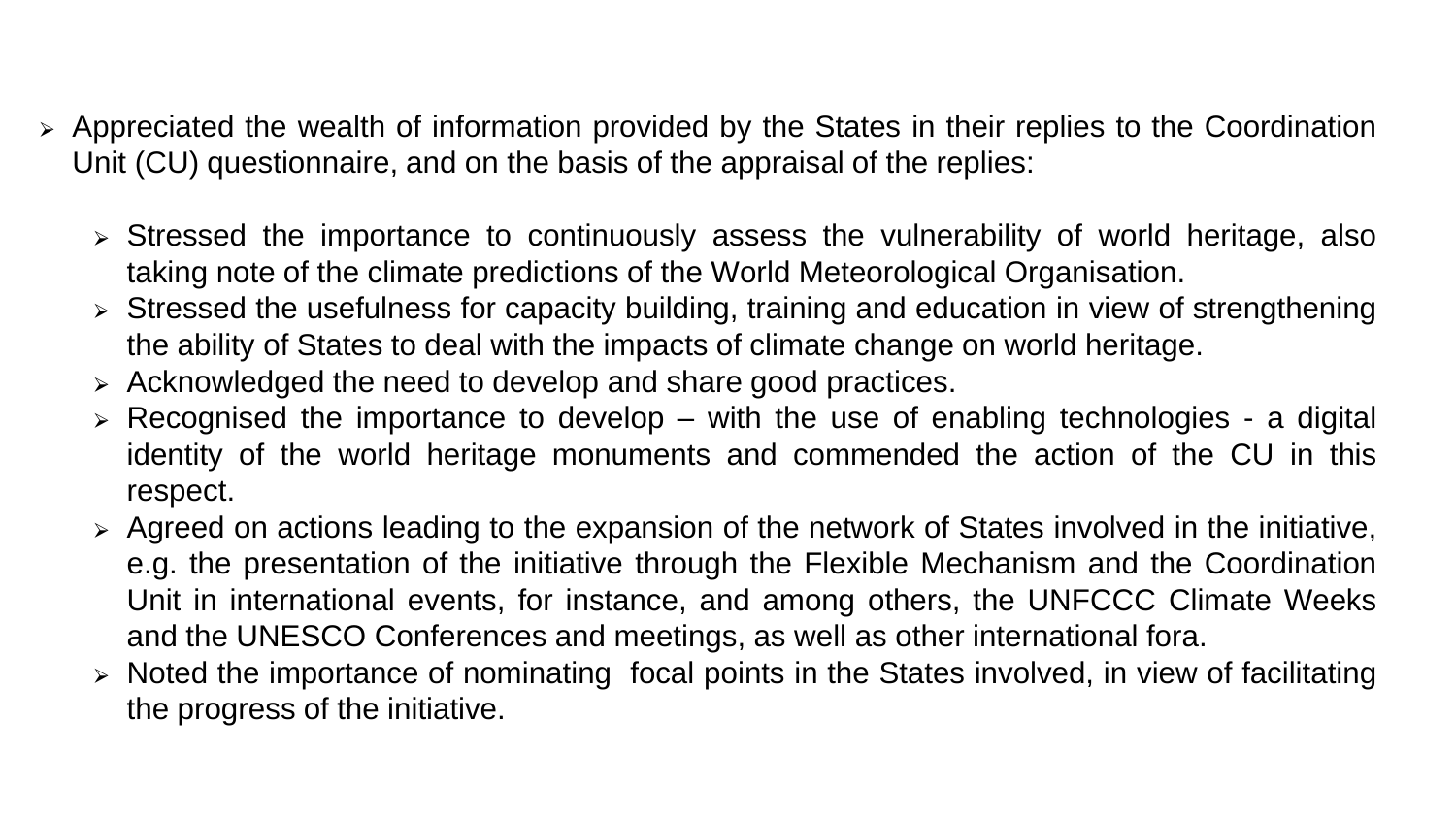## **Upcoming Milestones & Actions**

- ◆ Summit at Heads of State and Government level organised by Greece to agree on a roadmap and provide the political momentum for follow up actions (Athens, second trimester 2022).
- ✔Event at ministerial level under the Greek Presidency of the South-East European Cooperation Process (SEECP) to promote further the Greek UN Initiative and build relevant capacity in the Region (Athens, 2022).
- ◆Implementation of an agreed pilot project, with contribution from the EU Southern Member States (MED 9), coordinated by the Academy of Athens in cooperation with the CU, to develop the "Climatic Identity" of selected monuments in the Mediterranean area.